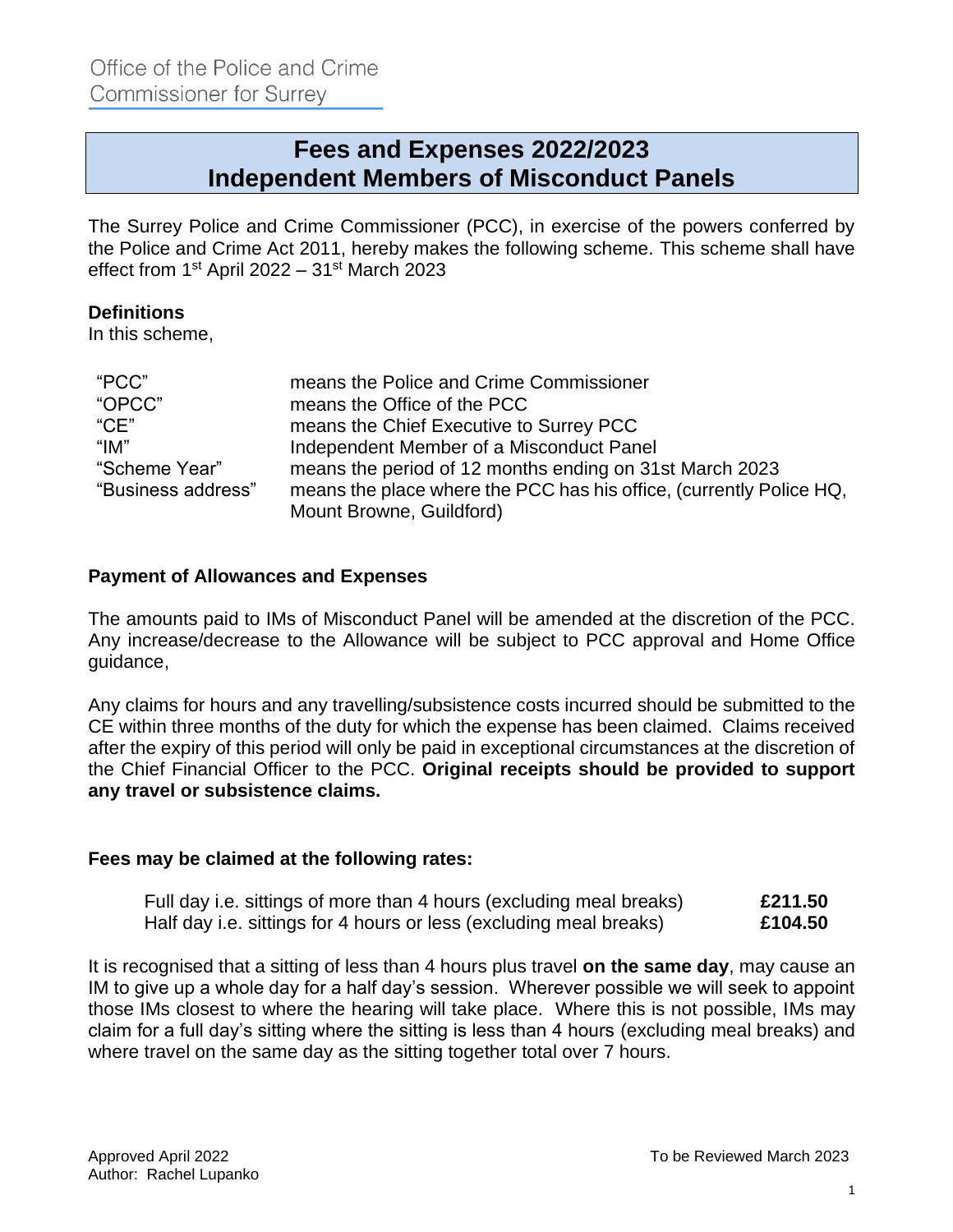# **Long Sittings:**

Where the length of a misconduct panel sitting exceeds 7 hours (excluding meal breaks) a claim may be made for a long sitting. The allowance payable is 1/7 of the normal daily rate for each hour, or part thereof, in excess of 7 hours.

## **Preparation and report writing fees:**

A fee may be claimed at the rate of **£15.00** for each hour necessarily spent in preparatory work or report writing. This fee may, however, can only be claimed where it is necessary for the work to be undertaken on a day other than the day on which the misconduct panel sitting takes place, (except that a fee may be claimed even in these circumstances if the misconduct panel fee is paid at the half-day rate).

## **Cancellation allowance**

If the hearing is cancelled with short notice, the IM may claim a cancellation allowance for losses incurred where these losses cannot be mitigated. Please note that the cancellation allowance cannot be claimed where the IM has been given more than two weeks notice of the cancellation. Where the IM has been given less than two weeks notice, payments will be dealt with on a case-by-case basis.

When hearings have been completed in less time (booked for a three-day hearing and completed in two), the IM may claim for all booked days.

#### **Travel Expenses:**

IMs are able to claim for travel from their place of residence and place of duty. Any necessary travel to misconduct panel sitting may be undertaken by first class train travel. If claiming reimbursement of rail fares or air travel you must provide a receipt in respect of **ACTUAL EXPENDITURE** incurred. Air fare will only be reimbursed if it can be proven to be the cheaper option.

The rate of reimbursement for travel in own motor car is **45 pence per mile**, motor cycle is **30 pence per mile** and bicycle **20 pence per mile**. Mileage claims should normally only be made for journeys from the primary place of residence for attendance at a misconduct panel. A rate of **5p per mile** per passenger will be paid if the passenger is attending the same misconduct panel.

Incidental travelling expenses e.g. bus/tube fares, may also be claimed. Taxi fares may be reimbursed only in the following circumstances: for journeys for which there is no other suitable method of public transport or where heavy luggage has to be transported to or from the place of departure or arrival. A receipt for travel by taxi must be provided and full reasons must be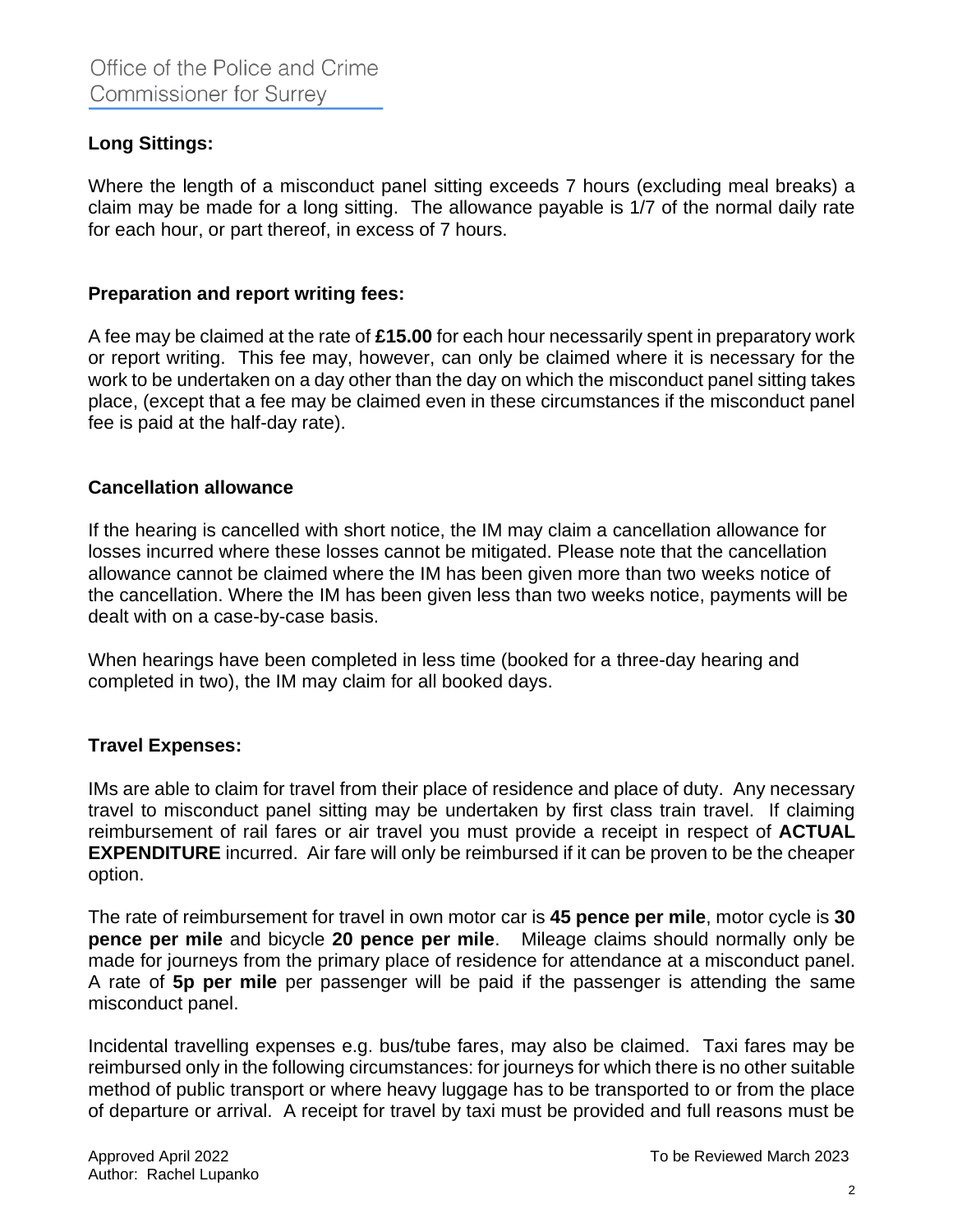given in writing and included or attached to the claim form. Full details of each step of the journey should be shown. Travelling allowances are designed to meet expenses incurred and are in no sense a form of remuneration. Please note that no liability can be accepted in the event of any accident, damage, injury or death.

## **Other Expenses**

Payable to IMs in the case of an absence from the usual place of residence for a period of 24 hours or more and necessarily incur expenditure on meals and incidental travel (see above) which is additional to what would have been incurred at home. This is therefore intended to cover all hotel costs plus all meals and incidental expenses for a period of 24 hours from the time of departure from home and in respect of **ACTUAL EXPENDITURE** incurred:-

#### **Hotel Accommodation**

Hotel accommodation will normally be booked in advance by the OPCC (3\* or the equivalent bed and breakfast only) and either paid directly by the Office Manager **or refunded on production of an original invoice/receipt.** 

If the hotel has been booked and paid for by the OPCC, expenses of up to **£26.80** per day may be claimed to cover local travel (for example between your hotel and the place of the hearing) and also to cover miscellaneous personal expenses and are only repayable upon production of original receipts.

If the hotel has **not** been booked and paid for by the OPCC, the maximum expense that may be claimed is **£99 per night** and this is made up as follows:

Actual receipted bed and breakfast expenditure up to a limit of **£72.20** plus further expenses of up to **£26.80** per day. These expenses are intended to cover dinner and local travel (for example between your hotel and the place of the hearing) and any miscellaneous personal expenses and are only repayable upon production of original receipts.

#### **No additional amount is payable**.

IMs who stay free of charge with friends or relatives may claim a flat rate allowance of **£26.80** to cover breakfast, dinner, and local travel.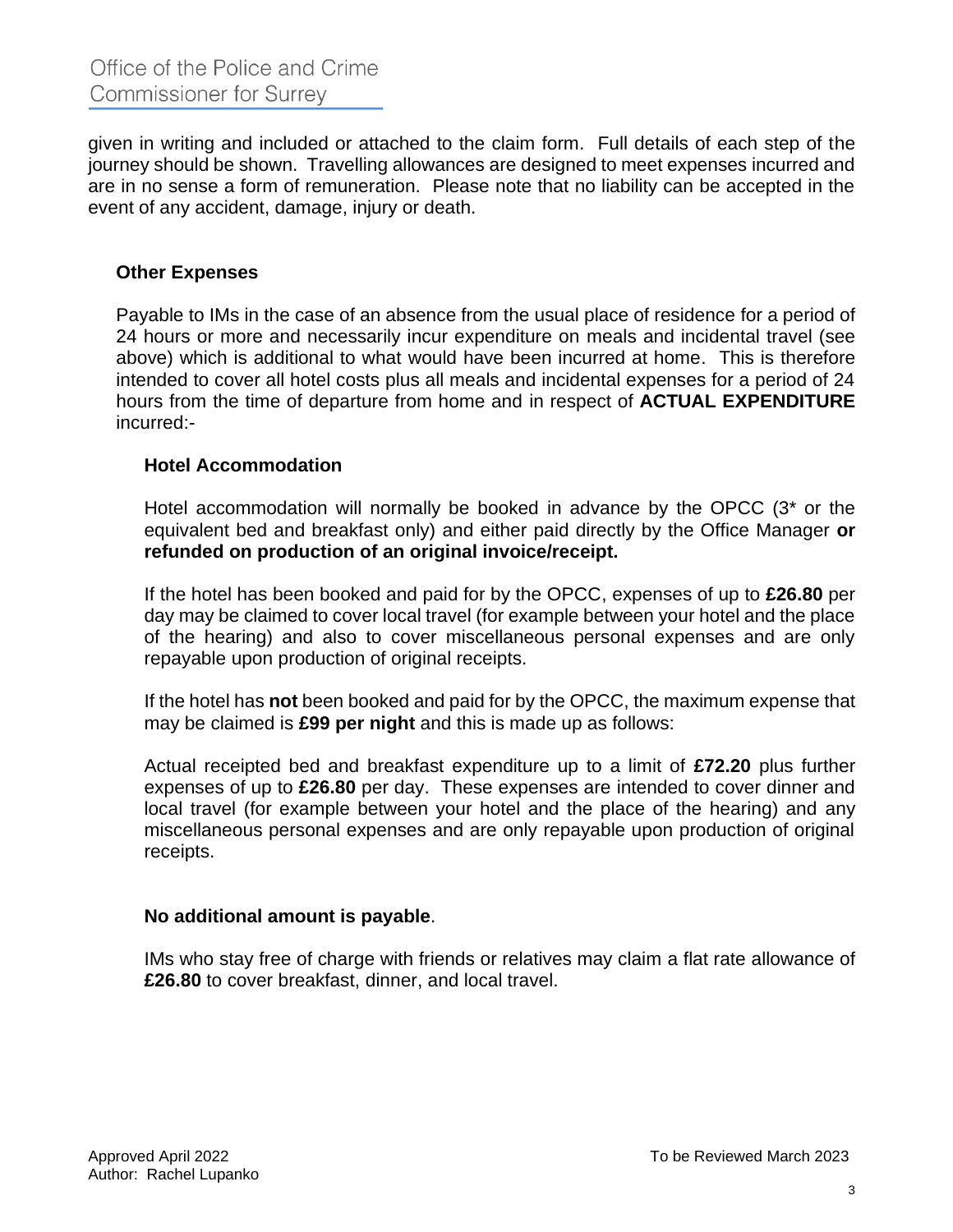### **Subsistence:**

Where, as in most cases, an overnight stay is not necessary, expenses may be claimed for the necessary costs spent on meals (day subsistence). These are based on the period during which the IM is absent from home (or normal place of office). The rates are:

| Absence of more than 5 hours and less than 10 hours | £4.38 |
|-----------------------------------------------------|-------|
| Absence of more than 10 hours                       | £9.60 |

Day subsistence will not be paid concurrently with night subsistence. However, a IM who necessarily stays overnight for the purpose of a hearing may attract a day subsistence allowance when he/she is absent from home for more than 5 hours or more than 10 hours after a complete period of 24 hours attracting night subsistence allowance has expired.

#### **Lunch - Where lunch has been provided by the OPCC no claim will be paid unless by prior agreement with the OPCC.**

The sole purpose of this reimbursement is for extra expenditure incurred and is in no sense a payment for services.

The rates shown for both night and day subsistence are taken from the rates payable to the most senior officers within the Civil Services.

The rates shown for travel are taken from the Surrey Police Allowance Scheme.

#### **Miscellaneous expenses:**

Postage and telephone calls etc. necessarily dispensed in respect of the determination of the appeal may be claimed. Where it is necessary for papers to be dispatched, normal postage (and not courier) service should be used.

# **VAT**

VAT may be claimed by those IMs registered for the purposes of VAT. In these cases, the VAT registration number should be shown.